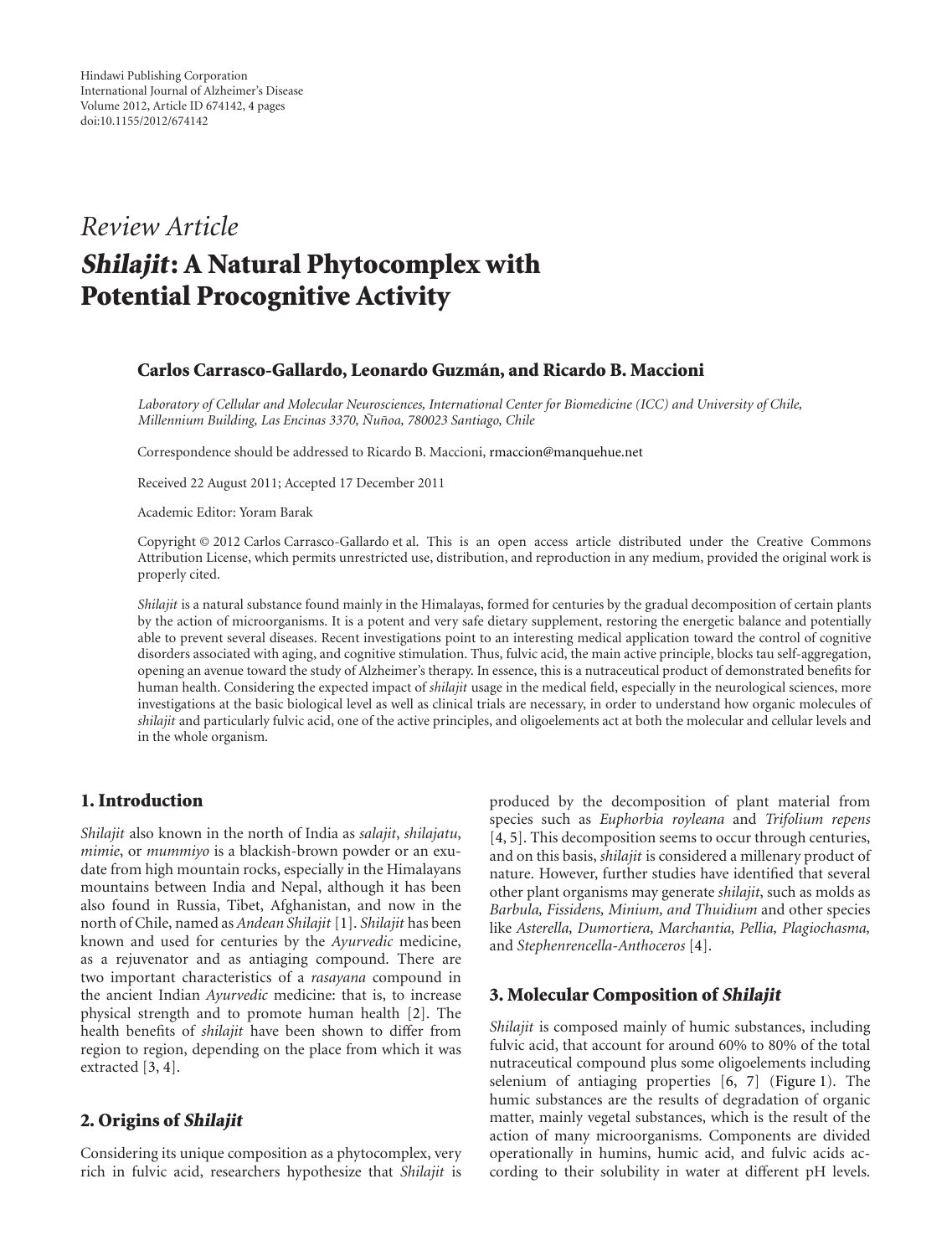

<span id="page-1-0"></span>Figure 1: *Shilajit*, its main components, and potential uses based on properties of fulvic acid. This phytocomplex known as *shilajit* is mainly composed of humic substances. One of them, fulvic acid, is known by its properties such as antioxidant, anti-inflammatory, and memory enhancer. Novel investigations indicate that fulvic acid is an antiaggregation factor of tau protein *in vitro* [\[1\]](#page-2-1), which projects fulvic acid as a potential anti-Alzheimer's disease molecule.

Humins are not soluble in water under any pH condition. Humic acid is soluble in water under alkaline conditions and has a molecular weight of 5–10 kDa. Fulvic acid is soluble in water under different pH conditions, and because of its low molecular weight (around 2 kDa), it is well absorbed in the intestinal tract and eliminated within hours from the body [\[8](#page-3-3), [9](#page-3-4)]. It is likely that the curative properties attributable to *shilajit* are provided by the significant levels of fulvic acids that *shilajit* contains, considering that fulvic acid is known by its strong antioxidant actions [\[9](#page-3-4)] and likely has systemic effects as complement activator [\[10](#page-3-5)]. Recent studies on the composition of Andean *Shilajit* in Chile have evidenced an ORAC index between 50 and 500 Trolox units/g of material, which is substantially higher than Noni and blueberries (Quinteros et al., unpublished data). In this context, *shilajit* seems to be a powerful antioxidant phytocomplex.

Other molecules present in *shilajit* preparations are eldagic acid, some fatty acids, resins, latex, gums, albumins, triterpenes, sterols, aromatic carboxylic acids, 3,4-benzocoumarins, amino acids, polyphenols, and phenolic lipids [\[3,](#page-2-3) [6,](#page-3-1) [11](#page-3-6)]. Certainly its molecular composition varies from region to region. Newer investigations based on high-performance size exclusion chromatography (HP-SEC) show that *shilajit* contains specific molecular species of polysaccharides and lignins [\[10\]](#page-3-5). As humic components, humins, humic acids, and fulvic acids are found in all *shilajit* preparations, being the last one, fulvic acids, the biologically active compound, along with dibenzo-*α*-pyrones, which acts as carrier of other substances [\[3\]](#page-2-3).

#### **4. Traditional Uses of Shilajit**

*Shilajit* is an important, known component of the ayurvedic medicine given its characteristics as a *rasayana*. In this context, health benefits such as an increase in longevity, <span id="page-1-1"></span>TABLE 1: Morphometric study of primary cultured rat hippocampal cells exposed to *Shilajit* and the Brain Up-10 *formulae* that contain *Shilajit* plus complex B vitamins (Vit B6, B9, and B12).

|                                                | Control        | Shilajit**        | Brain<br>$Up-10*$ |
|------------------------------------------------|----------------|-------------------|-------------------|
| Neuronal cells per field                       | $367 \pm 23$   | $345 + 42$        | $396 + 16.0$      |
| Percentage of cells with<br>neuronal processes | $18.0 + 2.1$   | $26.0 + 3.2^{**}$ | $43.0 + 3.1$ **   |
| Fraction of axon-like<br>processes             | 0.22           | 0.29              | 0.41              |
| Processes length $(\mu m)$                     | $17.4 \pm 7.2$ | $26.0 + 4.5***$   | $39.6 + 8.0^{**}$ |

Hippocampal cells were grown in Petri dishes in the presence of either 10 mg/mL *Shilajit* or the formulation of Brain Up-10 [\[30\]](#page-3-7) plus vitamins of the B complex. In the control, cells were grown in culture medium without *Shilajit* or the formulation. Mean of 5 determinations ( $n = 5$ ) (significance of differences with respect to control, ∗∗*P <* 0*.*001).

rejuvenating, and arresting aging roles have been attributed to it [\[3](#page-2-3)]. Traditionally, *shilajit* is consumed by people from Nepal and the North of India, and children usually take it with milk in their breakfast. The *Sherpas* claim to have *shilajit* as part of their diet; they constitute a population of strong men with very high levels of a healthy longevity. Our laboratory has found evidence on the high activity of the Andean form of *shilajit* in improving cognitive disorders and as a stimulant of cognitive activity in humans [\[1\]](#page-2-1) [\(Table 1\)](#page-1-1).

Considering the actions of fulvic acid in preventing tau self-aggregation into pathological filaments, this compound appears to be of interest for prevention of Alzheimer's disease [\[1](#page-2-1)]. Other common traditional uses include its action in genitourinary disorders, jaundice, digestive disorders, enlarged spleen, epilepsy, nervous disorders, chronic bronchitis, and anemia [\[2\]](#page-2-2). *Shilajit* has been also useful for the treatment of kidney stones, edema, and hemorrhoids, as an internal antiseptic, and to reduce anorexia. Also, it has been claimed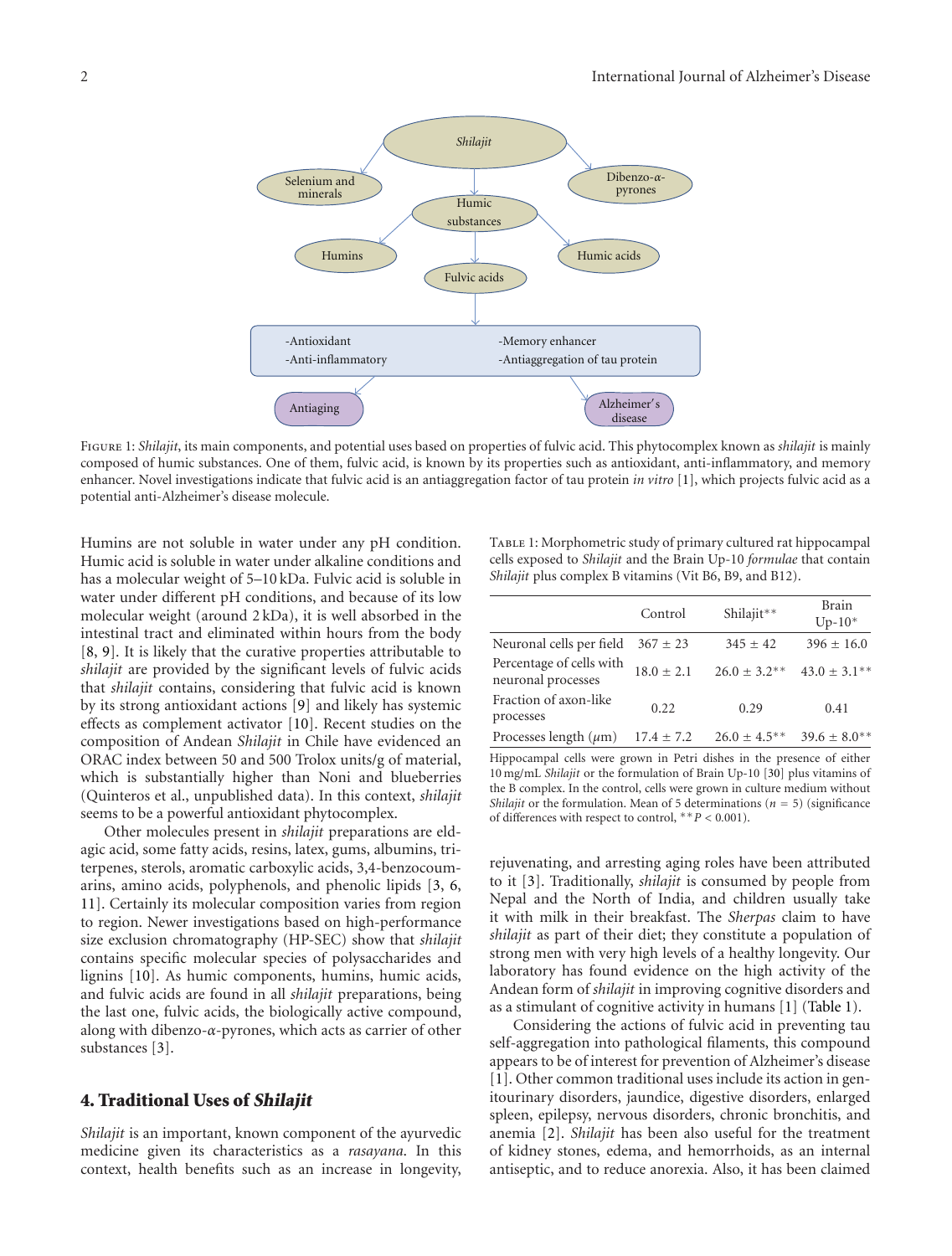in India to be used as *yogavaha* [\[12,](#page-3-8) [13](#page-3-9)], that is, as synergistic enhancer of other drugs. Organic components of *shilajit* play also a role in transporting different mineral substances to their cellular targets.

#### **5. Novel Investigations**

Preclinical investigations about *shilajit* indicate its great potential uses in certain diseases, and various properties have been ascribed, including (1) antiulcerogenic properties [\[14\]](#page-3-10); (2) antioxidant properties [\[15,](#page-3-11) [16](#page-3-12)]; (3) cognitive and memory enhancer [\[1,](#page-2-1) [10](#page-3-5), [17\]](#page-3-13); (4) antidiabetic properties [\[18\]](#page-3-14); (5) anxiolytic [\[12](#page-3-8)]; (6) antiallergic properties and immunomodulator [\[2,](#page-2-2) [19,](#page-3-15) [20\]](#page-3-16); (7) anti-inflammatory [\[21\]](#page-3-17); (8) analgesic [\[16\]](#page-3-12); antifungal properties [\[22](#page-3-18)]; (9) ability to interact positively with other drugs [\[23\]](#page-3-19); (10) protective properties in high altitudes [\[24](#page-3-20)]; (11) neuroprotective agent against cognitive disorders [\[1](#page-2-1), and Farias et al. unpublished clinical trials]. Unfortunately *shilajit* lacks systematic documentation and well-established clinical trials on its antioxidative and immunomodulatory actions in humans, and it is expected that considering the reported benefits evidenced from trials will be obtained in the near future [\[25\]](#page-3-21).

#### **6. Patenting**

A few patents already exist that protect the use of *shilajit* in India and Nepal, such as US Patent 5,405,613—vitamin/ mineral composition [\[26\]](#page-3-22); US Patent application number 20030198695—Herbo-mineral composition [\[27](#page-3-23)]; US Patent number 6,440,436—Process for preparing purified *shilajit* composition from native *shilajit* [\[28](#page-3-24)]; US Patent number 6,558,712—Delivery system for pharmaceutical, nutritional and cosmetic ingredients [\[29](#page-3-25)]. Other recent patent about a phytocomplex with vitamins added is WO 2011/041920 [\[30\]](#page-3-7).

## **7. Potential Risks**

Studies indicate the *shilajit* consumption without preliminary purification may lead to risks of intoxication given the presence of mycotoxin, heavy metal ions, polymeric quinones (oxidant agents), and free radicals, among others [\[3](#page-2-3)]. Therefore, a purified, ready-for-use preparation for human consumption must be used. However, recent studies indicate that several ayurvedic products including *shilajit* and other Indian manufactured products commercialized by the Internet may contain detectable heavy metals levels as lead, mercury, and arsenic [\[31\]](#page-3-26). This study showed the presence of heavy metals and other minerals, including gems, is associated with the belief that when mixed with *shilajit* or other herbal preparations they generate a better response from the body in a synergic manner. This is what is known as *rasa-shastra* in ayurvedic medicine. *Rasashastra* experts claim that if this is prepared, administered, and consumed properly, it is safe and has therapeutic advantages [\[31\]](#page-3-26). It is worth considering that recent clinical reports indicate cases of lead poisoning in patients who have used ayurvedic products against weakening [\[32](#page-3-27), [33\]](#page-3-28).

#### **8. Commentary and Discussion**

*Shilajit* has a comfortable position as the *rasayana* because of its excellence, well known in the Eastern culture, and now being introduced with great interest in the occidental world. The vast majority of published papers on this theme are from India, leaving this sector of the planet as an expert in their field, since this is a product that is extracted, marketed, and investigated in these latitudes. However, this generates a segmentation of *shilajit*, relegating it only to what has always been assumed : a natural product that is part of natural alternative medicine and not as a result of medical and biotechnology innovation worldwide. This is evidenced quite clearly by reviewing the literature today, and note that the journals where studies on *shilajit* are published (jobs are plentiful) are mainly reviewed in the Eastern. Given this, it is necessary that *shilajit* break the cultural paradigm and enter into the rest of the world by the hand of rigorous research at the molecular and cellular levels, which could elucidate the interactions of the active ingredients of the different *shilajit* preparations with biomolecules. This will facilitate our understanding of their mechanisms of action.

#### **9. Conclusion**

*Shilajit* is a potent and very safe dietary supplement, potentially able to prevent several diseases, but its main medical application now appears to come from its actions in benefit of cognition and potentially as a dietary supplement to prevent Alzheimer's disease. In essence, this is a nutraceutical product. Considering the expected impact of *shilajit* applications in the medical field, especially in neurological sciences, more investigations at the basic biological level are necessary, and certainly well-developed clinical trials, in order to understand how its active principles act at molecular and cellular levels.

## **Acknowledgments**

These investigations have been supported by a CORFO Project 10ANT 8051, VRI FONDEF project, and FONDECYT 1110373 from CONICYT and a grant from the Alzheimer's Association, USA. Authors acknowledge important collaboration of Constanza Maccioni.

## <span id="page-2-0"></span>**References**

- <span id="page-2-1"></span>[1] A. Cornejo, J. M. Jiménez, L. Caballero, F. Melo, and R. B. Maccioni, "Fulvic acid inhibits aggregation and promotes disassembly of tau fibrils associated with alzheimer's disease," *Journal of Alzheimer's Disease*, vol. 27, no. 1, pp. 143–153, 2011.
- <span id="page-2-2"></span>[2] S. Ghosal, "Chemistry of *shilajit*, an immunomodulatory Ayurvedic rasayan," *Pure and Applied Chemistry*, vol. 62, no. 7, pp. 1285–1288, 1990.
- <span id="page-2-3"></span>[3] R. N. Chopra, I. C. Chopra, K. L. Handa, and K. D. Kapoor, *In Indigenous Drugs of India*, U.N. Dhar & Sons, Calcutta, India, 1958.
- <span id="page-2-4"></span>[4] S. P. Agarwal, R. Khanna, R. Karmarkar, M. K. Anwer, and R. K. Khar, "*Shilajit*: a review," *Phytotherapy Research*, vol. 21, no. 5, pp. 401–405, 2007.